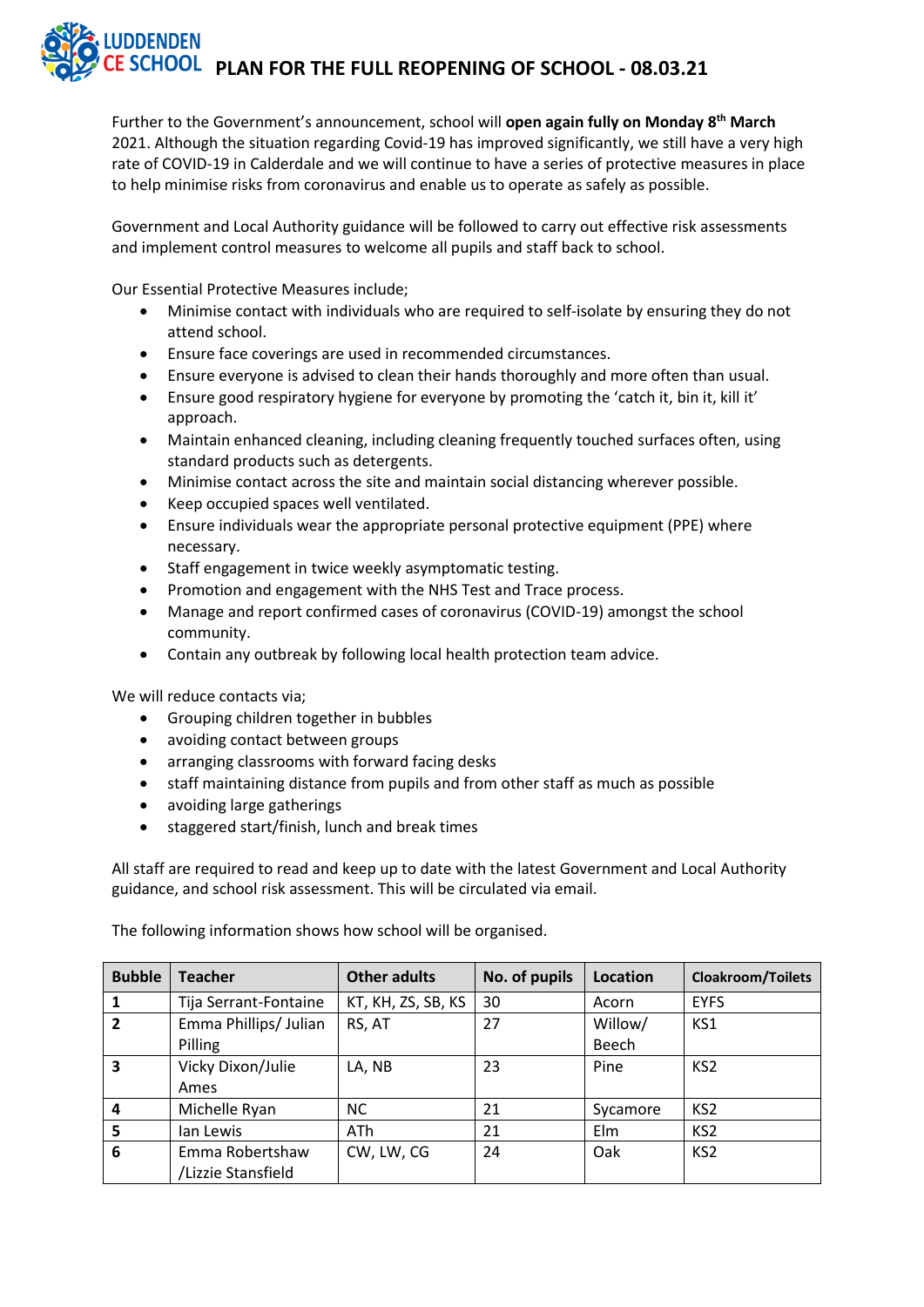

- Pupils and staff must remain within their assigned Bubble wherever possible. The Headteacher and School Business Manager should be informed immediately if staff or pupils have entered a different bubble.
- Movement around school must be kept to a minimum.
- Staff should liaise with each other to provide a short morning break of 15 minutes at an appropriate time. The arrangements for this should reflect and support the needs of the cohort.

#### **LOGISTICS**



#### **Please note – this is the same as the Autumn term**

| <b>Bubble</b> | <b>Entrance &amp; Exit</b>                                   | <b>Start &amp; Finish times</b>           |
|---------------|--------------------------------------------------------------|-------------------------------------------|
|               | 5 - via car park, marked path                                | 9:00am to 3:20pm<br>(Nursery 9:00 - 12pm) |
|               | 8 - via large gate & KS1 playground                          | 9:00am to 3:20pm                          |
| $\mathbf{3}$  | 9 – via single gate & KS2 playground                         | 9:00am to 3:20pm                          |
| 4             | 9 - via single gate & KS2 playground                         | 8:50am to 3:10pm                          |
| 5             | 1 - via car park top path, down stairs, round<br>to the left | 9:00am to 3:20pm                          |
| 6             | 1 - via car park top path, down stairs, round<br>to the left | 8:50 am to 3:10pm                         |

• **All parents/carers should wear face coverings at pick-up & drop off, unless exempt.**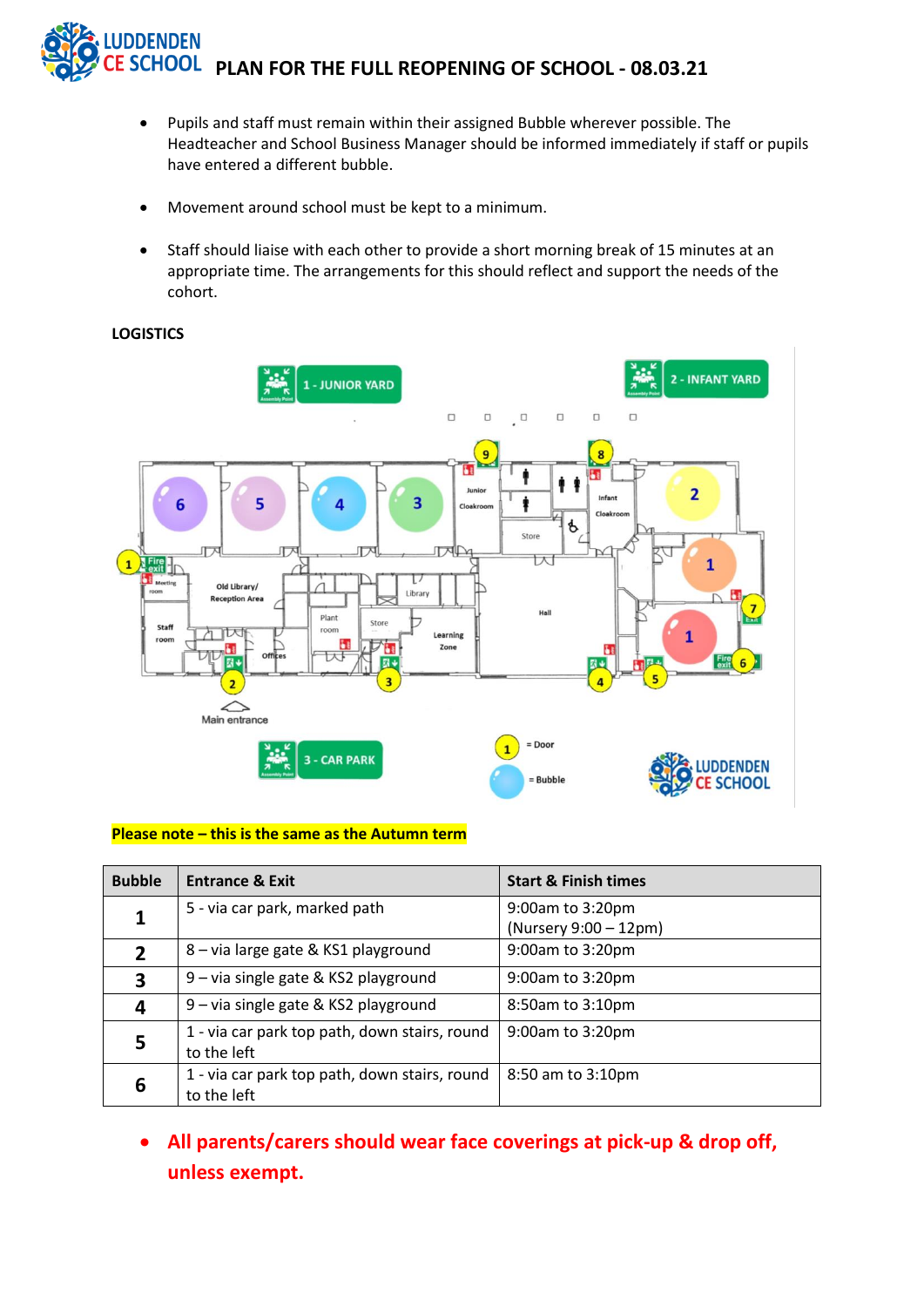## **PLAN FOR THE FULL REOPENING OF SCHOOL - 08.03.21**

- **Please observe social distancing** at the school gates and drop off points.
- In the interests of infection control, **parents will not be allowed onto the school site.** Gathering at the school gates will not be allowed apart from in the queuing system.
- Pupils will be greeted by staff and there will be a process in place for entering school. Children will be expected to wash their hands immediately on arrival.
- Anyone appearing unwell should not attend school and the school office should be informed. You must inform school if you, or anyone in your family displays any COVID -19 symptoms (high temperature or new, continuous cough or loss or change to your sense of smell or taste).

#### **SCHOOL MEALS**

School meals will be provided as usual.

To avoid large gatherings of pupils, lunches will be delivered to and eaten in classrooms.

It is essential that this is taken as an opportunity for pupils to sit quietly, enjoy their lunch and develop conduct appropriate to an orderly mealtime. They should be encouraged to use cutlery properly, use good manners, eat tidily, and clean up after themselves.

Midday staff will be allocated to each bubble.

#### **UNIFORM**

We will return to our usual uniform policy.

#### **BEHAVIOUR**

In the interests of infection control, social distancing and keeping each other safe, children will need to behave slightly differently when they return to school. There will be new systems, routines and expectations that they will need to adhere to. We acknowledge that after such a long time some children may find it hard. Pupils will be supported to reintegrate back into school life through the curriculum, and pastoral provision.

As well as following our existing Behaviour Policy, pupils will be expected to;

- follow any altered routines for arrival or departure
- follow school instructions on hygiene, such as hand-washing and sanitising
- follow instructions on who pupils can socialise with at school
- move around the school as per specific instructions (for example, one-way systems, out of bounds areas, queuing)
- follow expectations about sneezing, coughing, tissues and disposal ('catch it, bin it, kill it') and avoiding touching their mouth, nose and eyes with hands
- tell an adult if they are experiencing symptoms of coronavirus (COVID-19)
- follow rules about sharing any equipment or other items including drinking bottles